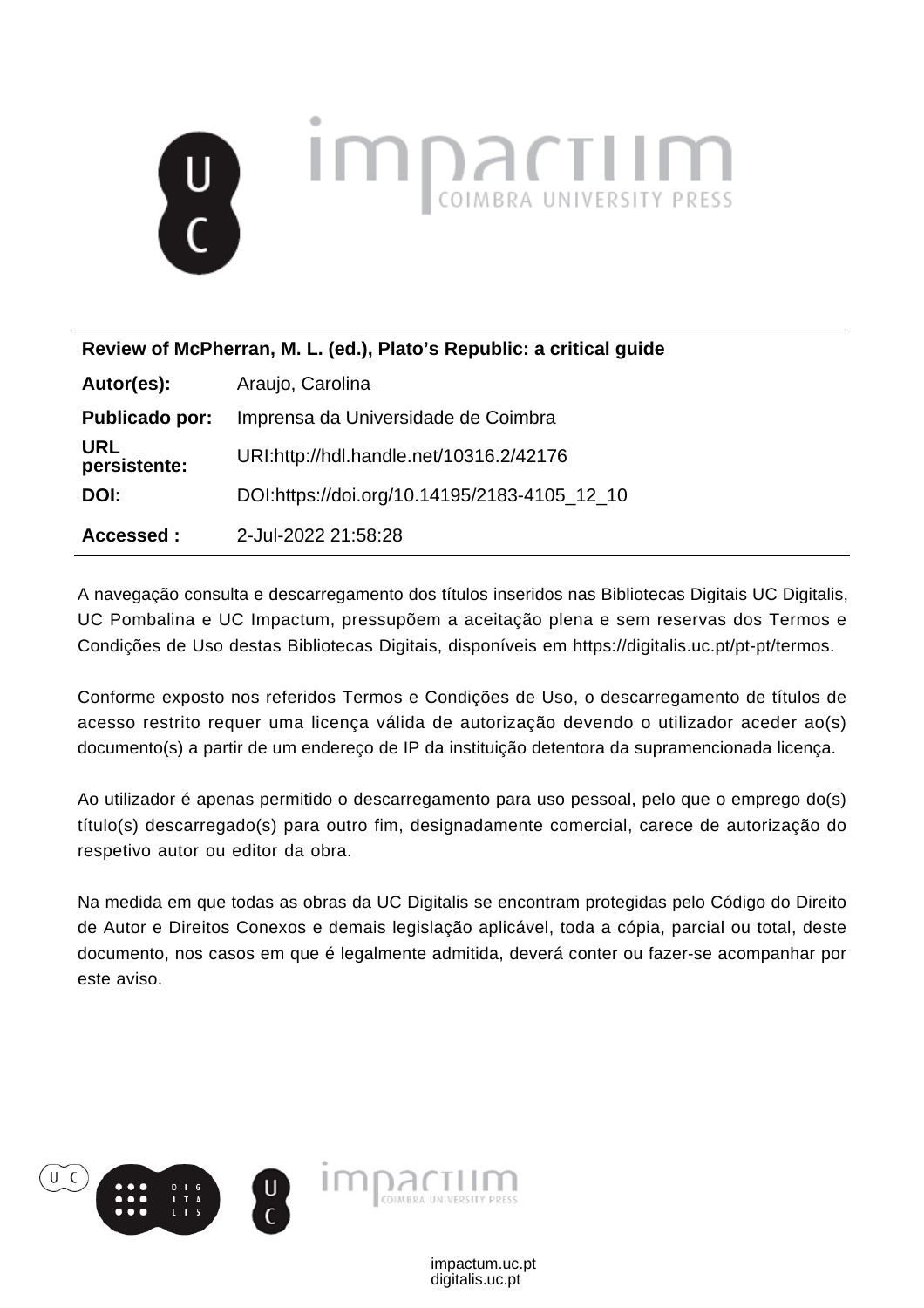

Société Platonicienne

dei Platonisti

Sociedad Internacional de Platonistas

Platon-Gesellschaft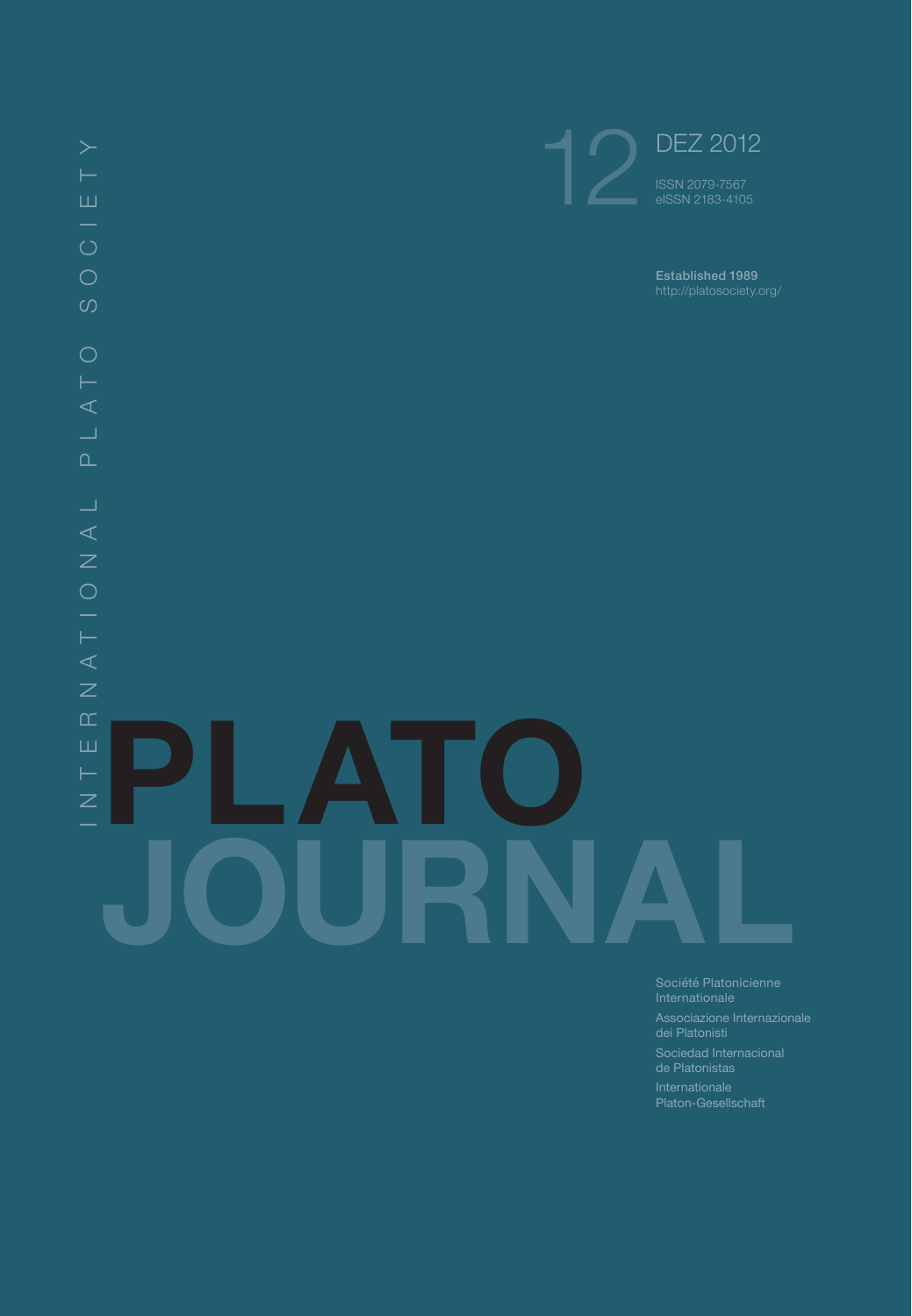## **Review of McPherran, M. L. (ed)** *Plato's Republic: a critical guide***. Cambridge, 2010.**

Cambridge University Press presents its new series of scholarly guides dedicated to specific philosophical works and the *Republic* is the first work of Plato to receive a volume. The 273 pages constitute a remarkable piece of contemporary scholarship, both when it comes to the valuable (although unevenly distributed) contribution to the present state of Platonic studies, and when it comes to the (poor) cooperative and dialogical work this scholarship is able to produce. As is now customary in the academy, this volume brings together papers presented in a conference – in this case the Thirteenth Annual Arizona Colloquium in Ancient Philosophy; but if the purpose of such an enterprise is to keep the community informed about agreements and disagreements in the recent analysis conducted by experts in the field, this book falls short. Obviously, when some of the best and most serious international scholars were brought together to discuss one single book, agreement could not to be expected. However, what we see is that disagreement is not present either, or worse, what is noticed is the lack of dialogue itself. The model of a guide – an assistant companion to a philosophical journey that would present information and arguments in a structured way – is itself misleading, as well as its general organization in chapters, since, in the words of the editor, this is "a series of reflective essays rather than providing systematic and comprehensive descriptive coverage of that text"  $(p. 2)$ .

The book opens with G. R. F. Ferrari's (*Socrates in the Republic*) insightful description of the *Republic* as an internally narrated dialogue, which would contrast Socrates' character, in for example his sincere hesitation or reluctance to speak, to Plato's calculated composition strategy. This composition strategy would consist in a conscious shift from the "inquisitorial dialectic of Book 1 to the didactic-cum-investigative dialectic of Books 2–10" (p. 28). This conclusion has an evident connection to R. Barney's defense of ring composition as a philosophical method in the following chapter (*Platonic ring-composition and Republic 10*). According to Barney, the *Republic* is constituted by five themes – (A) katabasis and return; (B) death; (C) the challenge and the answer; (D) the city and (E) poetry and the arts – ordered as concentric circles according to their first presentation and their (sometimes complex) resolution, all of them "united to the inner dialectical core" (p. 43). When Ferrari's reader is confronted with Barney's claim that the ring composition is a proper form of the method of arguments to and from first principles, she cannot help but ask how the change in the persona of Socrates might explain the differences between presentation and resolution of themes; or if concentric circles would be compatible with a change between inquisitorial and didactical dialectic. Unfortunately not a single line is devoted to an attempt to weave the two hypotheses or to explain why they are incompatible.

Next we find J. Annas' comparative reading of the *Republic* and the Atlantis

PLATO, The electronic Journal of the International Plato Society, 12, 2012.

http://gramata.univ-paris1.fr/Plato/article113.html,

<sup>©</sup> All rights of reproduction of any form reserved.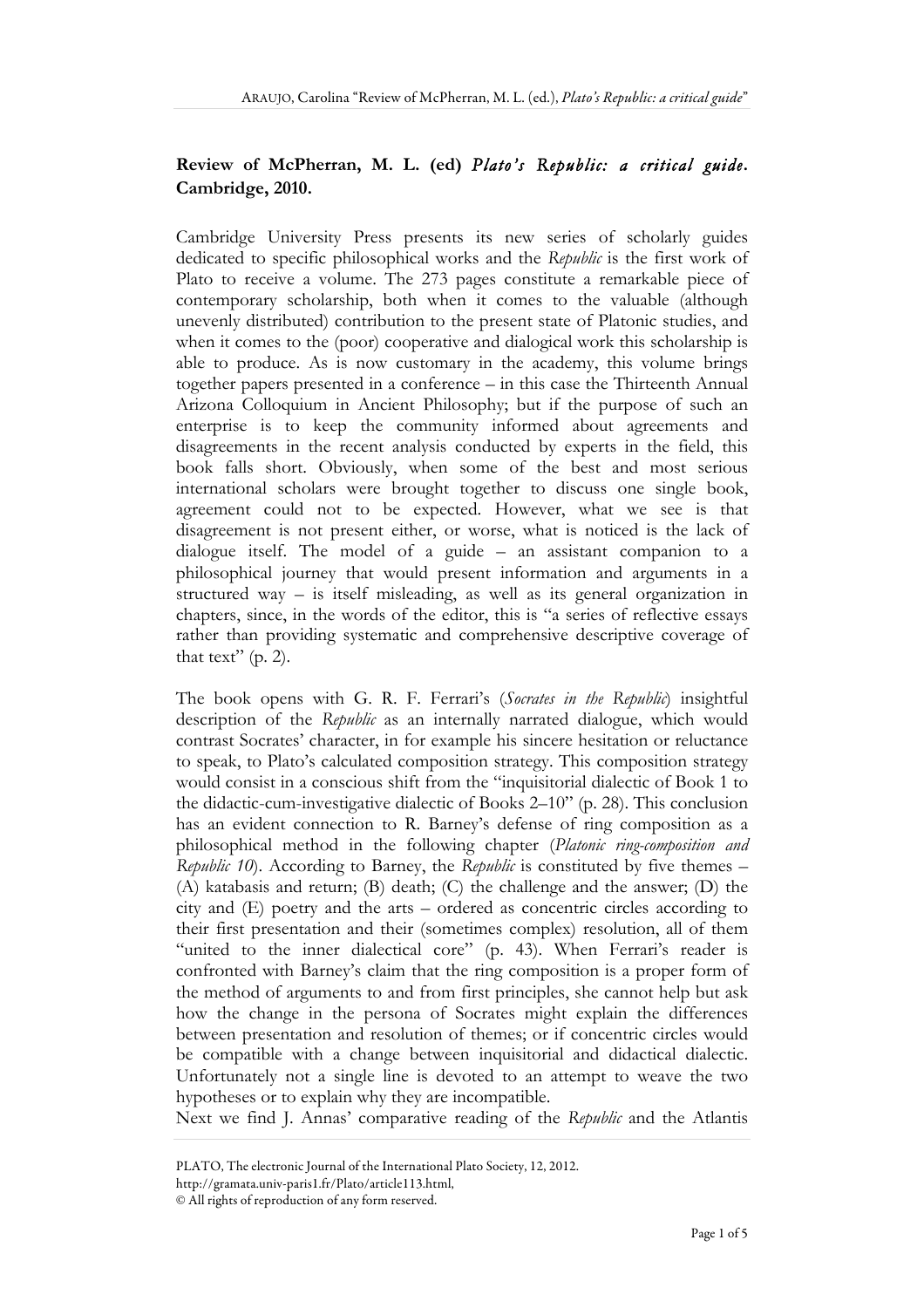myth (*The Atlantis story: the Republic and the Timaeus*), an analysis that simply takes for granted (i.e. from her previous work) the argumentative role of the city in the *Republic* as only an illustrative device to show that virtue is to be pursued whether recognized or not. If the reader wonders why she is supposed to accept this, all she can find are challenges to Annas' position, for example in the contributions of R. Kamtekar and Z. Hitz, and not a single word of response. Indeed R. Kamtekar's interesting analysis (*Ethics and politics in Socrates' defense of justice*) claims that the account of justice in the city ensures that the justice in the soul remains connected to the justice of actions, answering to Sach's notorious charge of fallacy in the *Republic*. While this point of view still maintains the general thesis that Plato's ultimate goal is to subordinate politics to ethics, it is far from Annas' position, quoted by Kamtekar, according to which the *Republic* is "no serious matter for political discussion" (p. 66). A similar solution to the political concern in the *Republic* is suggested by Z. Hitz (*Degenerate regimes in Plato's Republic*). If, one the one hand, Hitz claims that for Plato the political theory is submitted to moral theory, inasmuch as the choice of lives are made by individuals; on the other hand, she sees in the argument of the degenerated regimes in Books 8 and 9 a different function of reason which Plato could not have addressed through a simply ethical approach. According to it, reason is not only the part of the soul that produces virtue or, when neglected, shadows of virtue, but it is also an organizing principle, responsible for the definition and the structure of all the regimes, and this allows Hitz to conclude that "attribution of the dominant ends of 'wealth' and 'liberty' to the regimes ought to be understood as involving a critical judgment" (p. 121). This structural understanding of reason would clearly have consequences for Plato's account of the tripartition of the soul, the psychic justice and the different choices of life standards, but this is not Hitz's concern.

We have to wait for M. McPherran's chapter (*Virtue, luck, and choice at the end of the Republic*) to bring some light to the problem of life standards, more specifically to the necessity and contingency in the choice of lives as it is described in the myth of Er. McPherran claims that, despite all the defense of justice and knowledge throughout the *Republic*, Plato's attempt succumbs in face of the evidence provided by its ending myth that the important choices are made in a state of lack of freedom, since Lachesis order the lots attribution, and of relative ignorance, since the choice is presented as an automatic reaction to the suffering experienced in one's previous incarnation, in a kind of causal chain which shows that reason is not the only and maybe not the most important agent of choice. If Plato's intention was "to keep the gods clear of responsibility of *our* wrongdoing and consequent suffer" (p. 135), and to prove that the justice is good by itself, the *Republic* would eventually provide only instrumental reasons for being just, based on the pain connected to injustice, while reason would still have to prove its contribution to happiness. This problem of the rational soul in book X is also addressed by C. Shields (*Plato's divided soul*) in its apparent contradiction with the city-modeled tripartition. Claiming that the tripartition is neither necessary nor exhaustive and that the

PLATO, The electronic Journal of the International Plato Society, 12, 2012. http://gramata.univ-paris1.fr/Plato/article113.html,

<sup>©</sup> All rights of reproduction of any form reserved.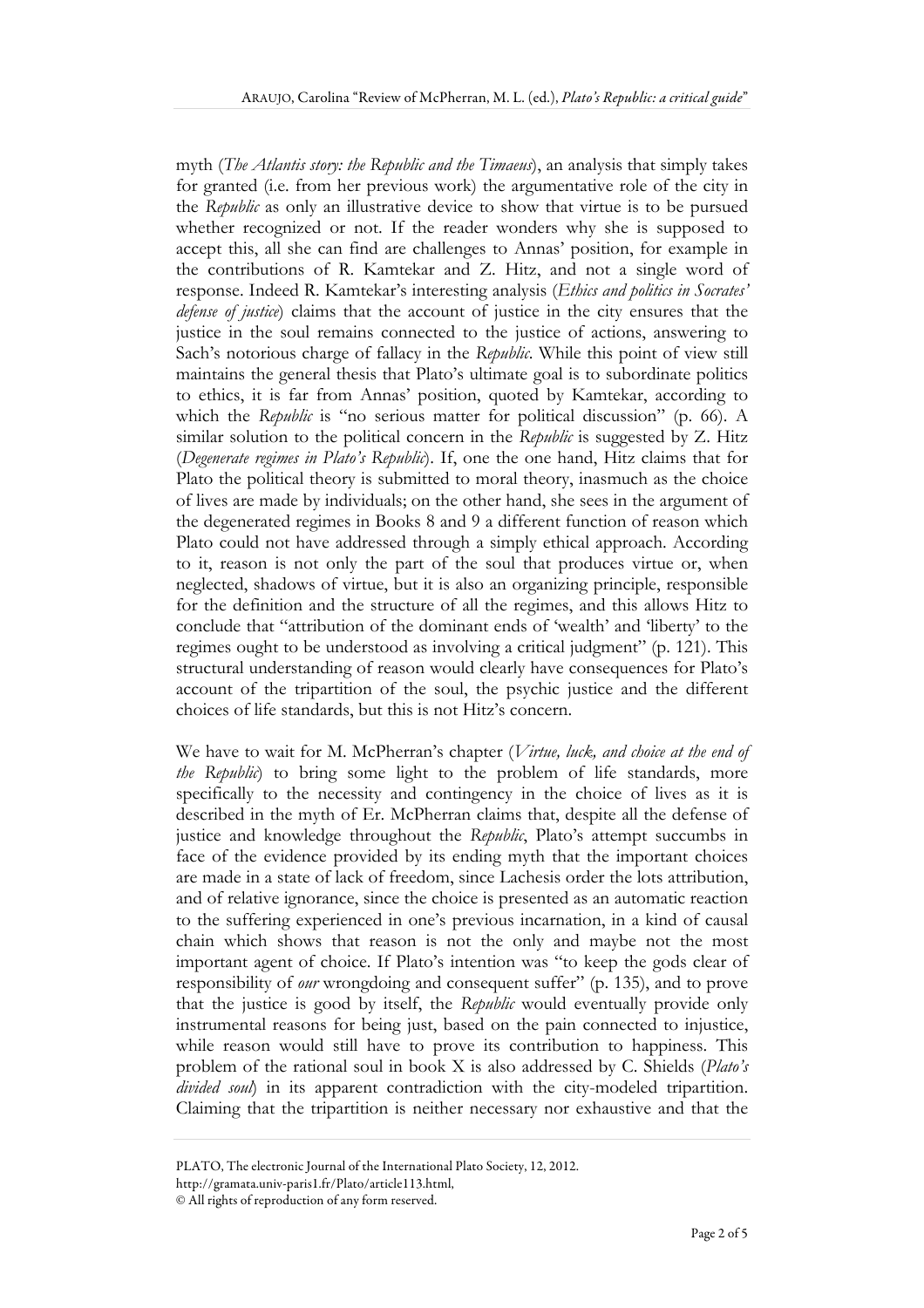soul cannot be considered an aggregate of independent parts, Shields suggests that they should be understood as aspectual parts, i.e., properties or features of the soul that would allow Plato to explain the phenomenological datum of internal strife. This device, argues Shield, would never compete with Plato's thesis that the soul is essentially one and rational. Needless to say, the aporia with which McPherran ends his chapter is deepened by Shield's claim about the rationality of the soul and Plato's defense of knowledge as a condition for right choice and happiness seems to be undermined by this series of isolated arguments. Unfortunately the situation does not seem to improve with N. Smith's courageous approach (*Return to the cave*) to the problem of the happiness of a philosopher who must rule. Making the point that the return to the cave is just because it generates psychic harmony, Smith argues that not being immediately willing to do so reveals an epistemic fault in the individuals who have contemplated the good and hence a extraordinary kind of injustice, connected with the excessive happiness of the rational part of their soul. However, the consequence of this bright solution is highly controversial: those who must return to the cave are not yet philosopher-kings, but only philosophers, and this is not due to the city but to an educational deficiency in them, that would only be overcome by fifteen years of political apprenticeship. This overview shows that the connection between justice, happiness and reason is challenged in various ways by different contributions to this volume, and the reader still wonders if this different challenges can be unified in one strong argument against Plato's most important claim.

Another example of lack of dialogue is the parallel between Lesher's and Benson's conclusions about the divided line. Reviewing the occurrences of sapheneia in Greek Literature since Homer, J. H. Lesher (*The meaning of "saphēneia" in Plato's Divided Line*) claims that the criterion of differentiation between the stages of the line should be understood as "full, accurate and sure awareness of an object" (p. 171) rather than clarity in thought or expression. Of course this raises some problems about the two upper sections of the line, whose difference, according to Lesher, would then be between visible shapes and intelligible realities. This is exactly the thesis challenged by H. Benson (*Plato's philosophical method in the Republic: the Divided Line (510b–511d)*), who claims that the difference between the two upper sections of the line is about the complete or incomplete employment of the method of hypothesis: dianoetic thought confines itself to what he calls the "proof stage", while dialectic embraces both the proof and the confirmation stages. Going much further than simply stating the difference between philosophy and mathematics, Benson's description of the two uses of the method of hypothesis suggests a confrontation between Socratic examination of the consistency of an interlocutor's beliefs – a refutation according to opinion that would still draw consequences that are not genuine – and Platonic dialectic, which would test the consistency of features of a Form and would hence arrive at conclusions that are neither contingent nor artificial. The fact that both Lesher and Benson do not offer direct arguments against each other thesis

http://gramata.univ-paris1.fr/Plato/article113.html,

PLATO, The electronic Journal of the International Plato Society, 12, 2012.

<sup>©</sup> All rights of reproduction of any form reserved.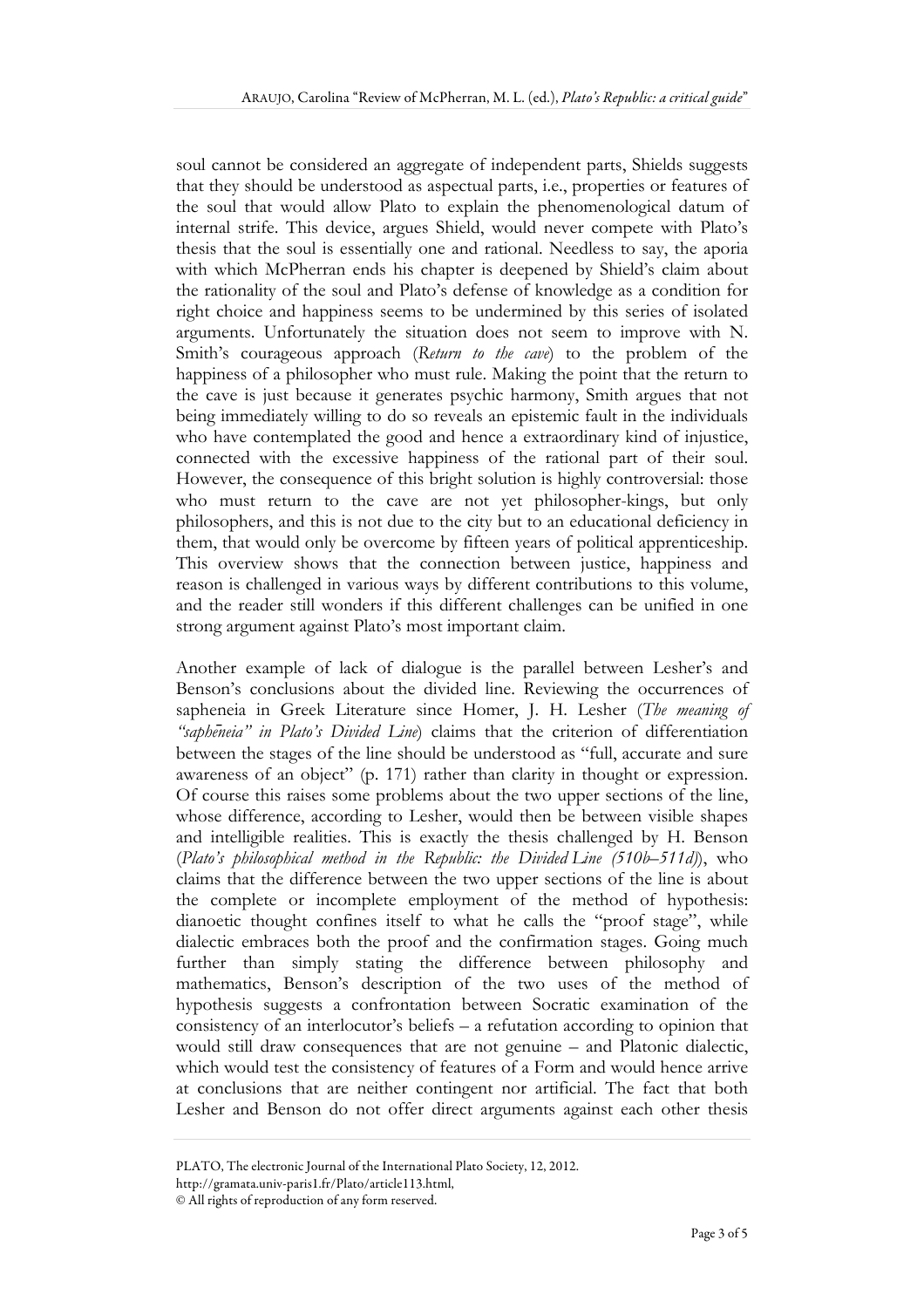leaves the impression that the ancient quarrel between propositions and objects in Plato's theory of knowledge is still a matter of taking your pick.

Also evident and silent is the dispute about Platonic education. C. D. C. Reeve (*Blindness and reorientation: education and the acquisition of knowledge in the Republic*) understands books 2 and 3 as a proposal for the education of appetite and spirit, a thesis rejected thirty pages later by M. Schofield's remarks (*Music all pow'rful*) on how music *in senso stretto* develops the learning element in us (*to philomathes*), the same one that, once fully-fledged, turns into philosophy. Reeve emphasizes the role of objects in education, stressing the difference between reliable and unreliable paradigms, whose difference should not be considered metaphysical. However, to defend this position, he commits himself to a very disputable thesis, namely that "countenancing the good (…) is a precondition of countenancing any form" (p. 223). On the assumption that the form of the good should be understood as a principle of rational order and intelligibility, Reeve defends knowledge in restricted Platonic sense as a piecemeal infallible un-hypothetical cognition of a variety of Forms, acquired after the knowledge of the good, i.e., during the fifteen years that Smith has understood as a political, and not philosophical, apprenticeship (once more no word is to be found about the discrepancy between the two chapters). Schofield, in his turn, gives the volume an impressive end in defending the central importance of unconscious assimilation of right content in Plato's educational project, based mostly on the Damonian thesis that musical modes are expressions of thought and character, and on the perception of what he calls the audible structure, i.e., music's internal rational structure, which makes reason a condition for its full appreciation. These assumptions allow Schofield to defend musical mimesis as an effective character modeler, whose exceptional power can also be found in the description of justice in the soul as harmony: "learning to sing and play in such rhythms and modes will gradually shape the soul into concordant structures" (p. 238). The reader once again wonders about the rational structure and its precondition to knowledge: could music provide us the cognition of a rational structure of reality that would allow us to know Forms or would this be only possible by contemplating the Good?

This concise presentation aims both to show how inspiring are the theses addressed in the book and to share the frustration caused by the inability of the authors to transform a series of contributions into a dialogue, especially when all of them have as their theme one single work, and especially when this work is the *Republic*. What may appear to be only a question of what a book of scholarship is or should be is actually a Platonic question about academic practice and unity, be it in politics, in writing or in pursuing philosophy. A patchwork of doctrines recalls the bazaar of constitutions of a democratic state, and while we all must go there to choose the regime each of us would like to live in, this possibility of choice is only the point of departure for philosophy. Examining one's own premises and consequences under dialectical procedures is a condition for real community. No one says it is easy, but it is

PLATO, The electronic Journal of the International Plato Society, 12, 2012. http://gramata.univ-paris1.fr/Plato/article113.html,

<sup>©</sup> All rights of reproduction of any form reserved.